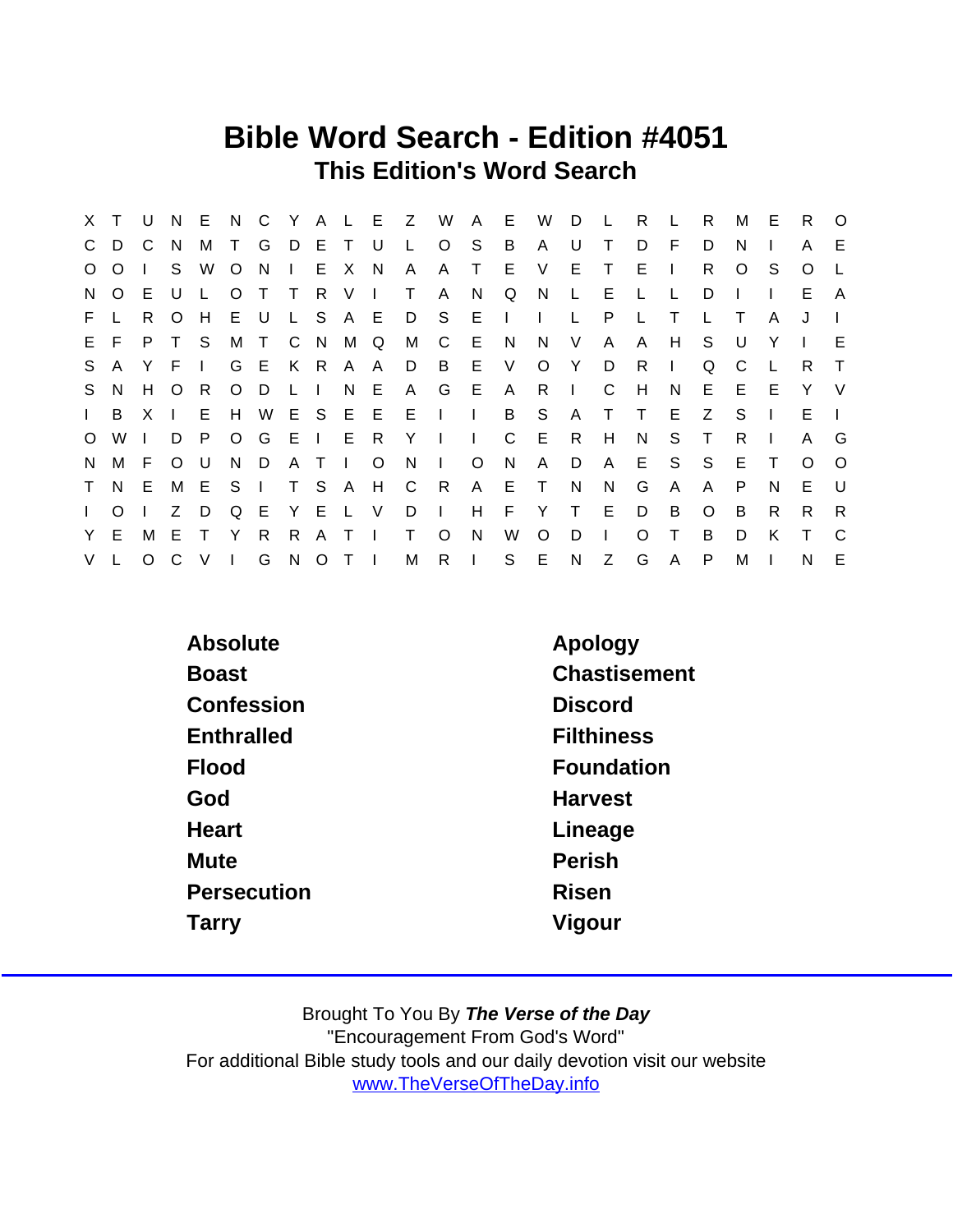## Bible Word Search - Edition #4051 Word Search Answer Guide

| x t          |         | <b>u</b>       | n              |              |             |         |  |             |           | enc Yalezw          |            | a            | e            | W            | d            | $\sim 10$    | $\mathsf{r}$ | $\sim 1$ .     | $\mathsf{r}$ | m            | e            | $\mathsf{r}$   | $\circ$      |
|--------------|---------|----------------|----------------|--------------|-------------|---------|--|-------------|-----------|---------------------|------------|--------------|--------------|--------------|--------------|--------------|--------------|----------------|--------------|--------------|--------------|----------------|--------------|
| C D          |         | C <sub>c</sub> | n              | m            | t G d E T U |         |  |             |           | L O                 |            | S.           | B            | A            | <b>u</b>     | t            | D            | - F            | d            | N.           | -i-          | a              | e            |
| $\circ$      | Oi      |                | S              | W            | $\circ$     |         |  | n i Exn     |           | a                   | a          | $-t$         | $\mathsf{e}$ | $\mathsf{V}$ | $\mathbf{e}$ | t            | Е            | $\perp$        | $\mathsf{r}$ | $\circ$      | S.           | $\Omega$       |              |
| N.           | $\circ$ | e              | $\mathsf{u}$   | −L.          |             |         |  |             | ot Trvi T |                     | a          | n            | $\mathsf{q}$ | n            | $\sim 1$     | e            | L            | L              | d            | $\mathbf{L}$ | j.           | $\mathbf e$    | a            |
|              | F L r   |                | $\circ$        | H            |             |         |  |             | e Ulsae   | d S                 |            | e            | - i -        | $\mathbf{i}$ | $\Box$       | p            | L            | $\top$         | $\perp$      | T.           | a            |                |              |
|              | EFPt    |                |                | S.           |             |         |  | M t c n m q |           | m c E n             |            |              |              | n            | V            | a            | $\mathsf{A}$ | H              | S            | U            | $\mathsf{V}$ | $\blacksquare$ | e.           |
| S.           | A       | V              | f              | $\mathbf{I}$ |             |         |  |             | gekraa    | d b                 |            | e V          |              | $\circ$      | <b>y</b>     | D            | R            | $\mathbf{I}$   | q            | C            |              | $\mathsf{r}$   | $\mathbf{t}$ |
| S.           | n       | h.             | $\overline{O}$ | R.           |             | o d L I |  |             |           | N E A G E a R I     |            |              |              |              |              | $\mathbf{C}$ | H            | N              | e            | E.           | e            | $\mathsf{V}$   | V            |
| $\mathbf{L}$ | b       | $\mathbf{x}$   | i.             | E h          |             |         |  |             |           | wesee ei i          |            |              | $\mathsf{b}$ | S            | A            | $\top$       | $\top$       | E              | Z            | S.           | -i-          | e              | $\mathbf{L}$ |
| $\circ$      | w i     |                | d              |              |             |         |  |             |           | Pogeieryii          |            |              | $\mathsf{C}$ | e            | R            | H            | N            | S              | $\top$       | R.           | -i-          | a              | G            |
| N.           |         | m F            | $\circ$        | U U          | N           |         |  | DATIO       |           | N                   | $\sim 1$ . | $\circ$      | n            | A            | d            | a            |              | E S            | S S          | - E          | t            | $\Omega$       | $\circ$      |
| $\mathsf{T}$ |         | N E            |                |              |             |         |  |             |           | M E S I T S A H C R |            |              | a E t        |              | n            | n            | g            | a              | A            | $\mathsf{P}$ | $\mathsf{n}$ | e              | - U          |
| i.           | o i     |                | Z –            | d            |             |         |  |             | qeyel v   |                     | $D$ i      | H            | f            |              | y t          | $\mathbf{e}$ | D            | b              | $\circ$      | b            | $\mathsf{r}$ | $\mathsf{r}$   | R            |
| V            | e       | m e            |                | $\mathbf{t}$ | Y           |         |  | R R A T i   |           | t                   | $\circ$    | n            | W            | $\mathsf{o}$ | d            | $\mathbf{i}$ | $\circ$      | $\mathsf{t}$   | B            | d            | k            | t              | $\mathbf{C}$ |
| V            |         |                |                | o c v i      |             |         |  | gnoti       |           | m                   | R          | $\mathbf{L}$ |              | S E          | N            | $\mathsf{Z}$ | G            | $\overline{a}$ | p            | m            | -i-          | n              | e            |

- Absolute: Horizontal **Absolute:** Horizontal Apology: Diagonal Confession: Vertical Discord: Diagonal Enthralled: Vertical Filthiness: Vertical God: Vertical **Harvest: Diagonal** Heart: Diagonal **Lineage: Horizontal** Mute: Diagonal **Perish: Vertical** Persecution: Vertical Risen: Horizontal Tarry: Horizontal Vigour: Vertical
- Boast: Vertical Chastisement: Horizontal Flood: Vertical **Foundation: Horizontal**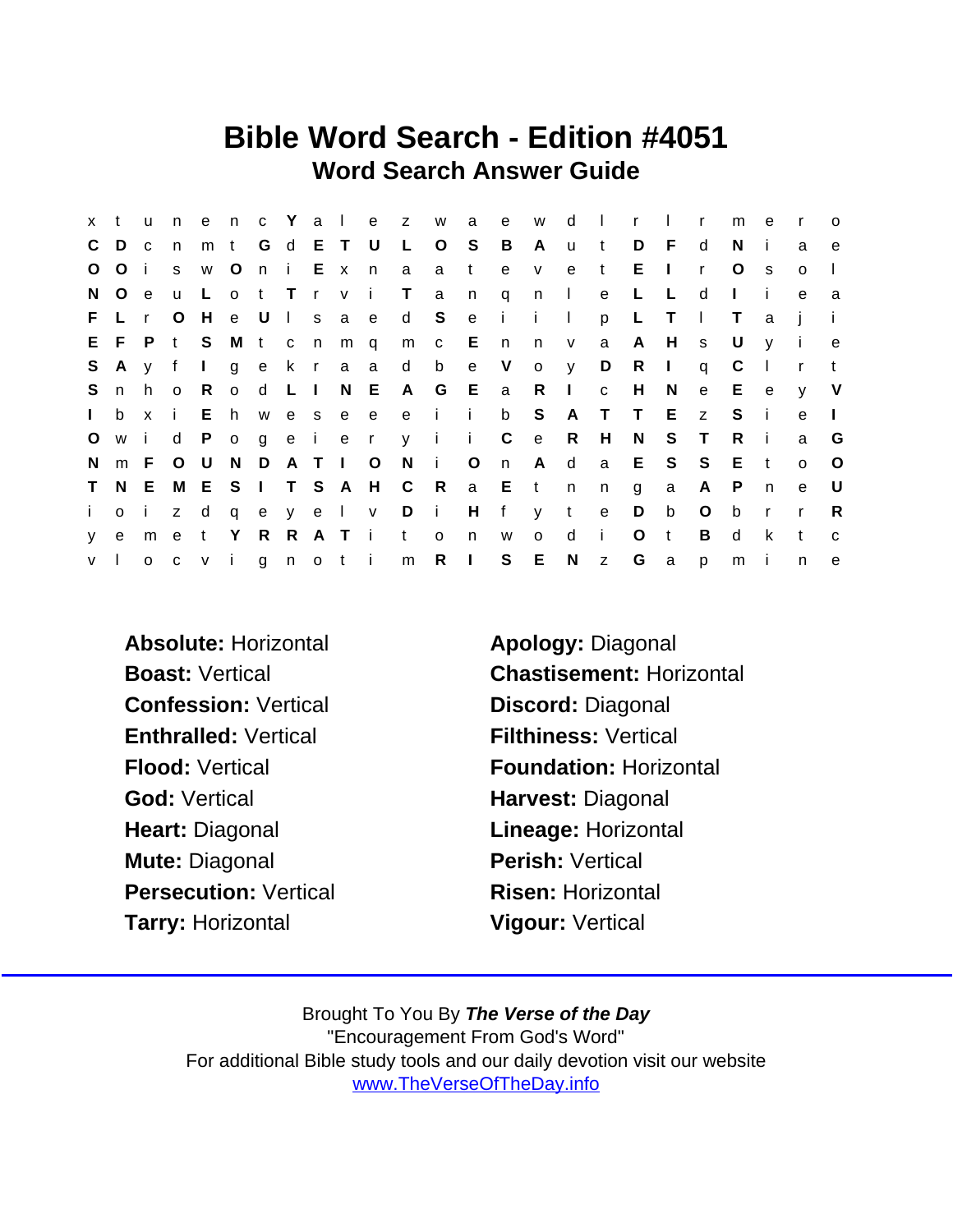# Bible Word Search - Edition #4051 Words Used And Their Definitions

Absolute Without imperfection or impurity; Ultimate

Apology

Expression of remorse for one's wrong doing

Boast

To brag; To give glory to oneself, another person, or God; To talk in a way that makes yourself excessively proud or arrogant (See 1 Corinthians 1:26-31)

**Chastisement** Punishment with the intention to correct

**Confession** 

Making something known, often one's own sin or wrong doing; Admission of something

**Discord** Disagreement; Conflict

**Enthralled** 

To have charmed someone

**Filthiness** 

A condition of being dirty

Flood

When waters overflow covering land; Sometimes referred to God's judgment (See Genesis 6)

Foundation

Part of a building at the bottom that allows it to stand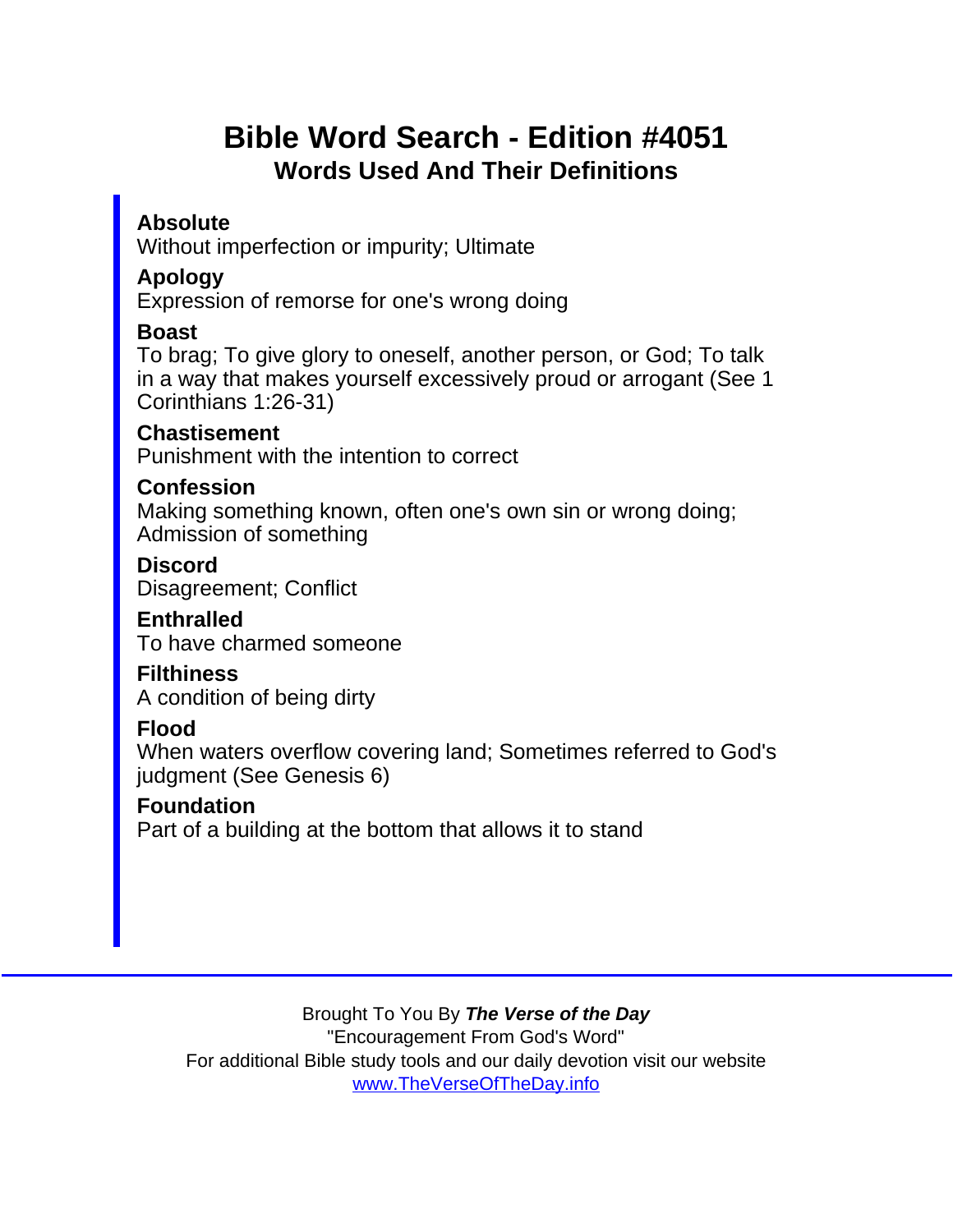## Bible Word Search - Edition #4051 Words Used And Their Definitions - Continued

#### God

His name in Hebrew is YHVH, often pronounced as Yahweh or Jehovah; Only deity worshiped by the Israelites; Main person of the Godhead in the Trinity

**Harvest** 

To gather crops; The crops that are gathered

**Heart** 

Capacity for sympathy, feeling, affection; Organ of the body responsible for pumping blood

Lineage

The genealogy of one's ancestors.

**Mute** 

Unable to speak

Perish

To do away with. To make non-existent. Also refers to a religious community.

**Persecution** 

The act of being mistreated for ones values or beliefs

Risen

Having come back from the dead. Jesus rose Lazarus from the dead (See John 11:38-44); Jesus also rose from the dead, conquering Hell, death and the grave that we may spend eternity with Him. (See Luke 24)

Tarry

A stay to remain or stay; As in a place